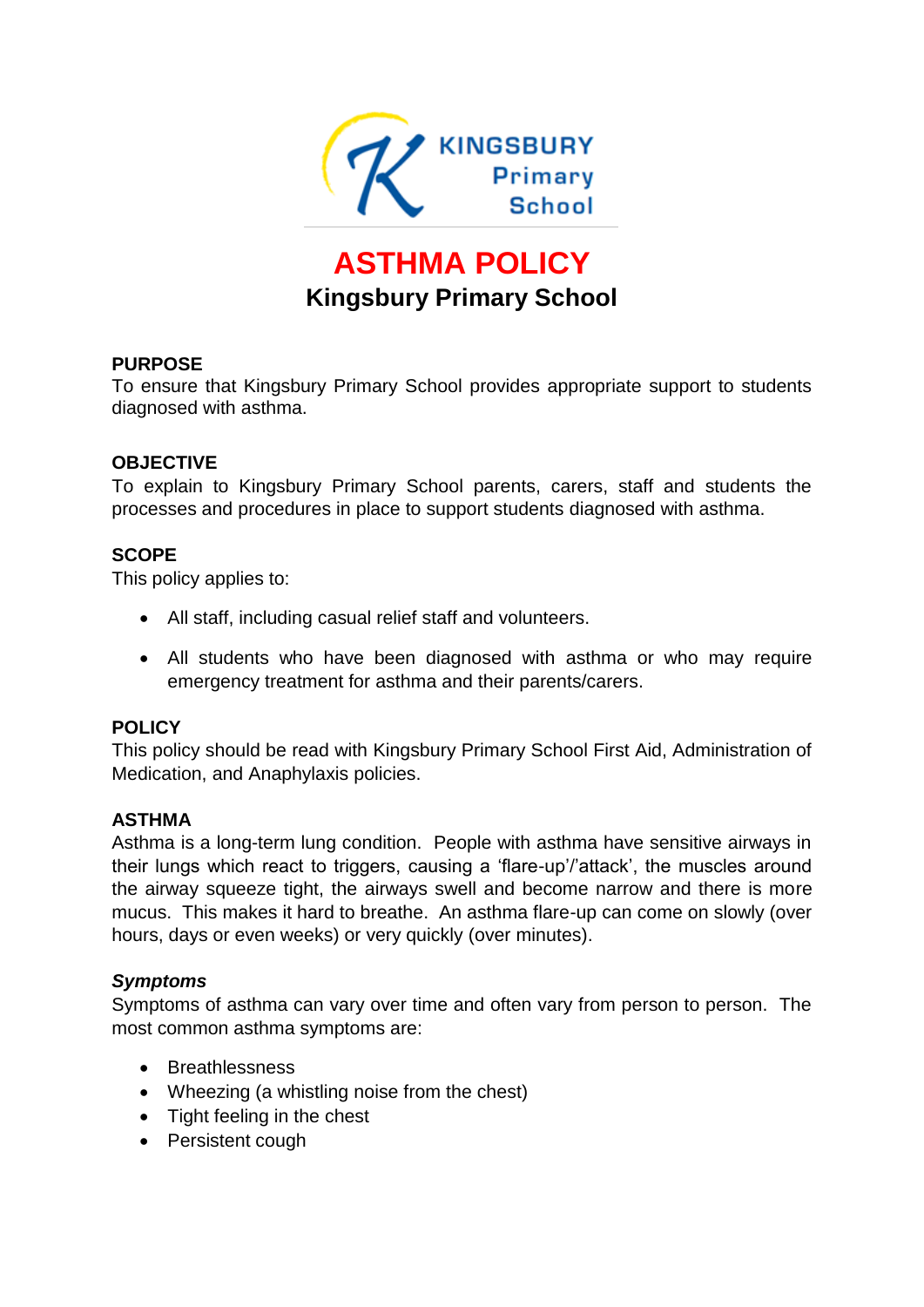Symptoms often occur at night, early in the morning or during/just after physical activity. If asthma is well controlled, a person should only have occasional asthma symptoms.

## *Triggers*

A trigger is something that sets off or starts asthma symptoms. Everyone with asthma has different triggers. For most people with asthma, triggers are only a problem when asthma is not well controlled with medication. Common asthma triggers include:

|           | Exercise                                                                       | • Colds/flu                                                                                      |  |  |  |  |
|-----------|--------------------------------------------------------------------------------|--------------------------------------------------------------------------------------------------|--|--|--|--|
|           | Smoke (cigarette smoke, wood smoke<br>from open fires, burn-offs or bushfires) | • Weather<br>changes<br>such<br>as<br>thunderstorms and cold, dry air                            |  |  |  |  |
|           | House dust mites                                                               | • Moulds                                                                                         |  |  |  |  |
|           | Pollens                                                                        | • Animals, such as cats and dogs                                                                 |  |  |  |  |
| $\bullet$ | Chemicals,<br>household<br>such as<br>cleaning products                        | • Deodorants, including perfumes,<br>after-shaves, hair-spray<br>and<br>aerosol deodorant sprays |  |  |  |  |
|           | Food chemicals/additives                                                       | • Certain medications (including anti-<br>inflammatory and aspirin)                              |  |  |  |  |
|           | Laughter or emotions, such as stress                                           |                                                                                                  |  |  |  |  |

# **The Individual Asthma Management Plans**

If a student diagnosed with asthma enrols at Kingsbury Primary School:

- 1. Parents/carers must provide the school with an Asthma Action Plan, which has been completed by the student's medical practitioner. The plan must outline:
	- the prescribed medication taken by the student and when it is to be administered, for example as a pre-medication to exercise or on a regular basis
	- emergency contact details
	- the contact details of the student's medical practitioner
	- the student's known triggers
	- the emergency procedures to be taken in the event of an asthma flareup or attack.
- 2. Parents/carers should also provide a photo of the student to be included as part of the student's Asthma Action Plan.
- 3. Kingsbury Primary School will keep all Asthma Action Plans:
	- At the administration area, in the sick bay with individual student asthma kits and in the student's classroom.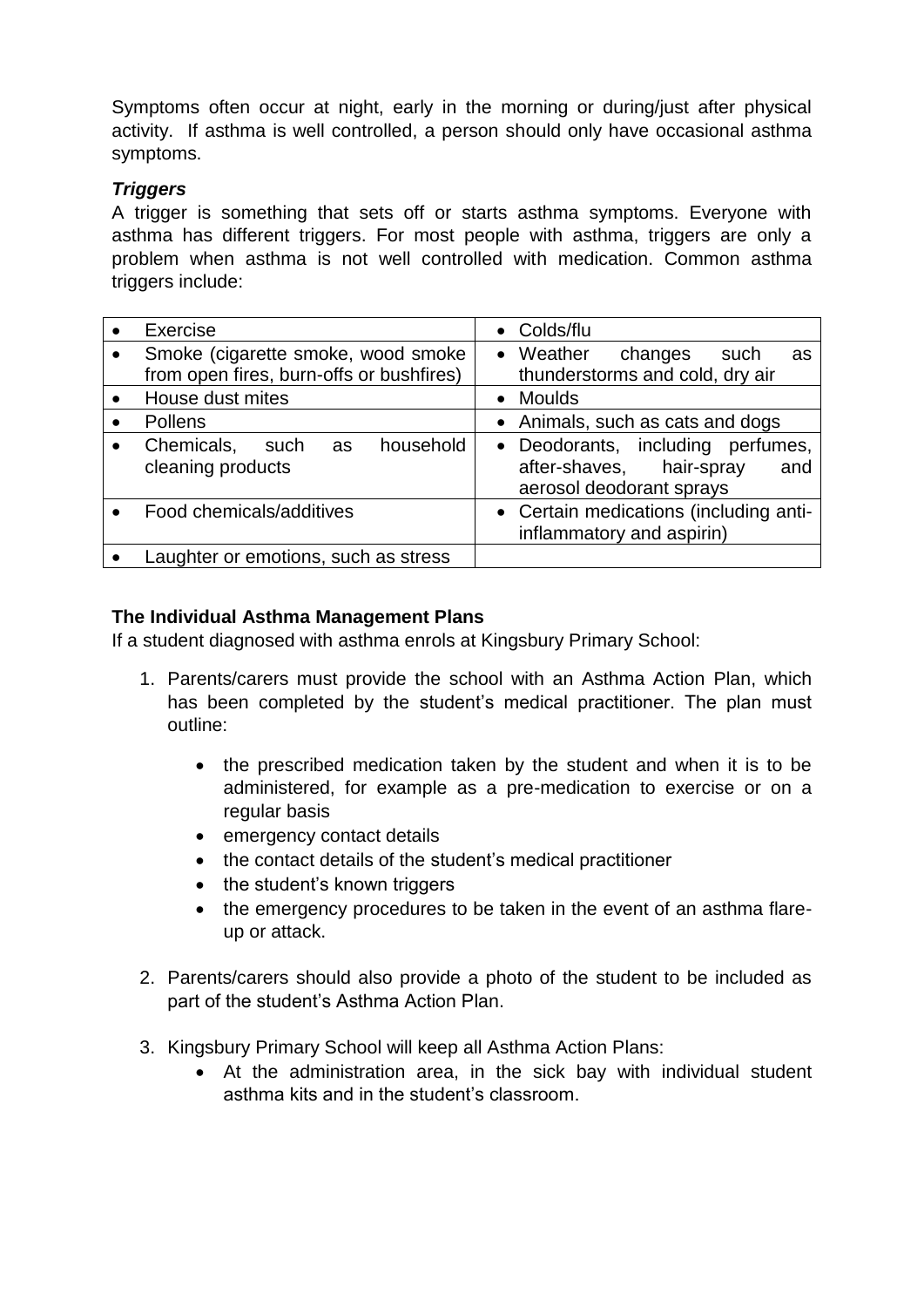- 4. School staff may also work with parents/carers to develop a Student Health Support Plan which will include details on:
	- how the school will provide support for the student
	- identify specific strategies
	- allocate staff to assist the student

Any student Health Support Plan will be developed in accordance with Kingsbury Primary School's Health Care Needs Policy.

- 5. If a student diagnosed with asthma is going to attend a school camp or excursion, Kingsbury Primary School parents/carers are required to provide any updated medical information.
- 6. If a student's asthma condition or treatment requirements change, parent/carers must notify the school and provide an updated Asthma Action Plan.
- 7. Kingsbury Primary School will request parents/carers review and update student Asthma Action Plans at the beginning of each new school year. This procedure will also apply to new and mid-cycle enrolments.

#### **Student Asthma Kit**

All students diagnosed with asthma are required to have a student asthma kit at school located in sickbay, which contains:

- Their own prescribed reliever medication labelled with the student's name
- Their spacer (if they use one)
- A copy of their Asthma Action Plan

## **Asthma Emergency Response Plan**

If a student is:

- having an asthma attack
- difficulty breathing for an unknown cause, even if they are not known to have asthma

School staff will endeavour to follow the Asthma First Aid procedures outlined in the table below.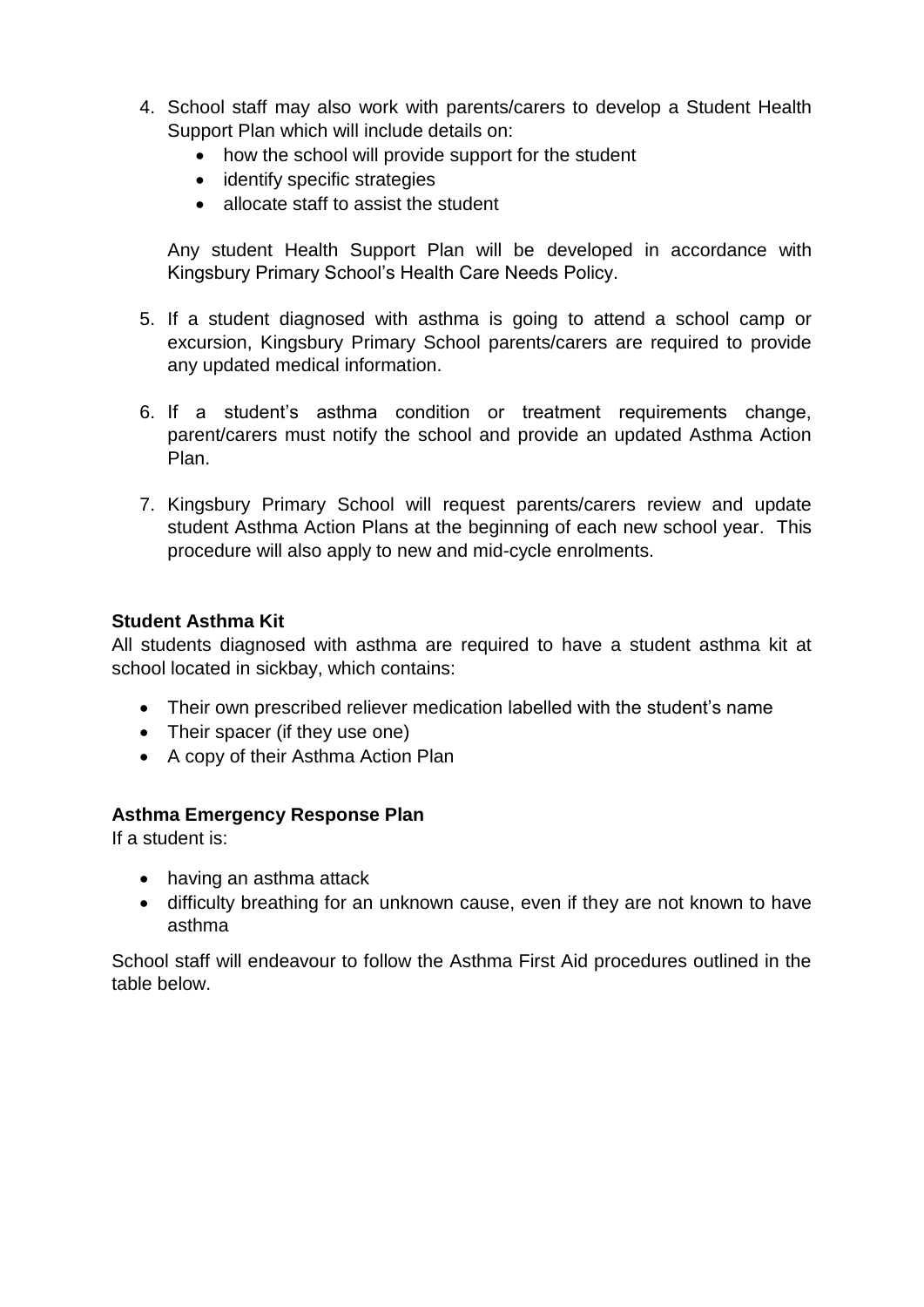| <b>Step</b> | <b>Action</b>                                                                    |  |  |  |  |  |
|-------------|----------------------------------------------------------------------------------|--|--|--|--|--|
| 1.          | Sit the person upright                                                           |  |  |  |  |  |
|             | Be calm and reassuring<br>$\bullet$                                              |  |  |  |  |  |
|             | Do not leave them alone                                                          |  |  |  |  |  |
|             | Seek assistance from another staff member or reliable student to<br>$\bullet$    |  |  |  |  |  |
|             | locate the student's reliever, the Asthma Emergency Kit and the                  |  |  |  |  |  |
|             | student's Asthma Action Plan (if available).                                     |  |  |  |  |  |
|             | If the student's action plan is not immediately available, use the<br>$\bullet$  |  |  |  |  |  |
|             | Asthma First Aid as described in Steps 2 to 5.                                   |  |  |  |  |  |
| 2.          | Give 4 separate puffs of blue or blue/grey reliever puffer:                      |  |  |  |  |  |
|             | Shake the puffer                                                                 |  |  |  |  |  |
|             | • Use a spacer if you have one                                                   |  |  |  |  |  |
|             | • Put 1 puff into the spacer                                                     |  |  |  |  |  |
|             | Take 4 breaths from the spacer                                                   |  |  |  |  |  |
| 3.          | Remember - Shake, 1 puff, 4 breaths<br>Wait 4 minutes                            |  |  |  |  |  |
|             | If there is no improvement, give 4 more separate puffs of blue/grey<br>$\bullet$ |  |  |  |  |  |
|             | reliever as above                                                                |  |  |  |  |  |
|             | (or give 1 more dose of Bricanyl or Symbiocort inhaler)                          |  |  |  |  |  |
| 4.          | If there is still no improvement, call Triple Zero "000" and ask for an          |  |  |  |  |  |
|             | ambulance.                                                                       |  |  |  |  |  |
|             | Tell the operator the student is having an asthma attack                         |  |  |  |  |  |
|             | Keep giving 4 separate puffs every 4 minutes until emergency<br>$\bullet$        |  |  |  |  |  |
|             | assistance arrives                                                               |  |  |  |  |  |
|             | (or 1 dose of Bricanyl or Symbicort every 4 minutes - up to 3 doses of           |  |  |  |  |  |
|             | Symbicort)                                                                       |  |  |  |  |  |
| 5.          | If asthma is relieved after administering Asthma First Aid, stop the             |  |  |  |  |  |
|             | treatment and observe the student. Notify the student's emergency                |  |  |  |  |  |
|             | contact person and record the incident                                           |  |  |  |  |  |

Staff will call Triple Zero "000" immediately if:

- $\bullet$  the person is not breathing
- if the person's asthma suddenly becomes worse or is not improving
- if the person is having an asthma attack and a reliever is not available
- $\bullet$  if they are not sure if it is asthma
- if the person is known to have anaphylaxis

*In the case of an emergency, staff do not need to obtain parent/carer consent to do so. Staff may contact Triple Zero "000" for emergency medical services at any time.*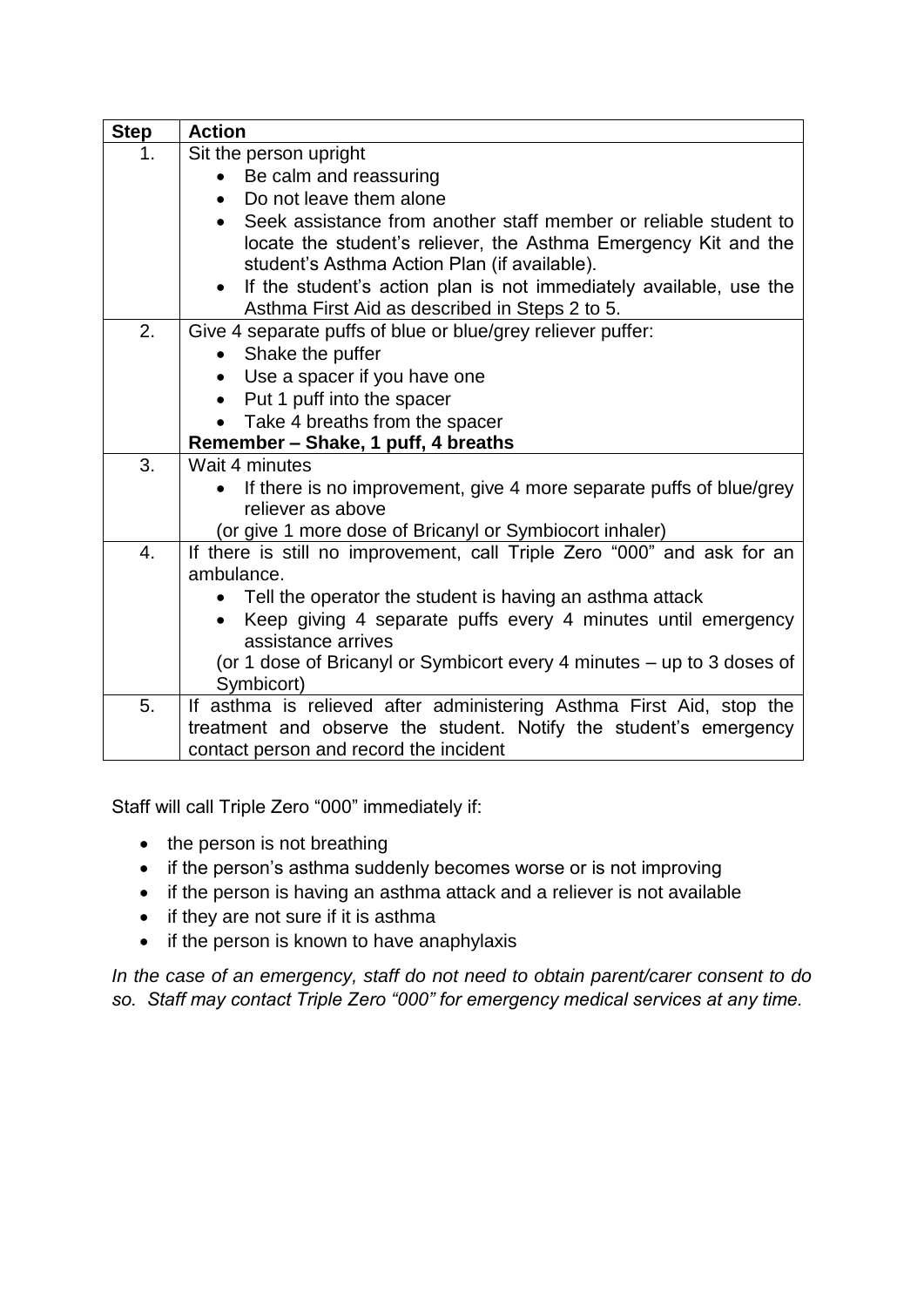# **Training for Staff**

Kingsbury Primary School will arrange the following asthma management training for staff:

| <b>Staff</b>                                      | <b>Completed by</b>                                                                                                                                                                                                                 | <b>Course</b>                                                                                                                                                                                                         | <b>Provider</b>                                                              | <b>Cost</b>                                   | <b>Valid</b><br>for |
|---------------------------------------------------|-------------------------------------------------------------------------------------------------------------------------------------------------------------------------------------------------------------------------------------|-----------------------------------------------------------------------------------------------------------------------------------------------------------------------------------------------------------------------|------------------------------------------------------------------------------|-----------------------------------------------|---------------------|
| Group 1<br><b>General</b><br><b>Staff</b>         | School staff with a direct<br>teaching<br>with<br>role<br>students<br>affected<br>by<br>asthma or other school<br>staff directed<br>by<br>the<br>after<br>principal<br>conducting<br>risk<br>a<br>assessment.                       | Asthma first<br>aid<br>management<br>for education<br>staff (non-<br>accredited)<br>One hour<br>face-to-face<br>or online<br>training.                                                                                | Asthma<br>Australia                                                          | Free to<br>all<br>schools                     | 3<br>years          |
| <b>Group 2</b><br><b>Specific</b><br><b>Staff</b> | Staff working with high<br>risk children with a<br>history of severe<br>asthma, or with direct<br>student wellbeing<br>responsibility, (including<br>nurses, PE/sport<br>teachers, first aid and<br>school staff attending<br>camp) | Course in<br>Management<br>of Asthma<br>Risks and<br><b>Emergencies</b><br>in the<br>Workplace<br>22282VIC<br>(accredited)<br><b>OR</b><br>Course in<br>Emergency<br>Asthma<br>Management<br>10392NAT<br>(accredited) | Any RTO<br>that<br>has<br>this<br>course in<br>their<br>scope of<br>practice | Paid by<br>Kingsbu<br>ry<br>Primary<br>School | 3<br>years          |

Kingsbury Primary School will also conduct an annual briefing at the beginning of each year to ensure awareness of:

- The causes, symptoms and treatment of asthma.
- Students who have been identified as having asthma.
- Asthma management procedures as outlined in this policy.
- How to use an inhaler and spacer.
- The location of:
	- o The asthma first aid kits.
	- o Individual student asthma kits, which have been provided by parents/carers.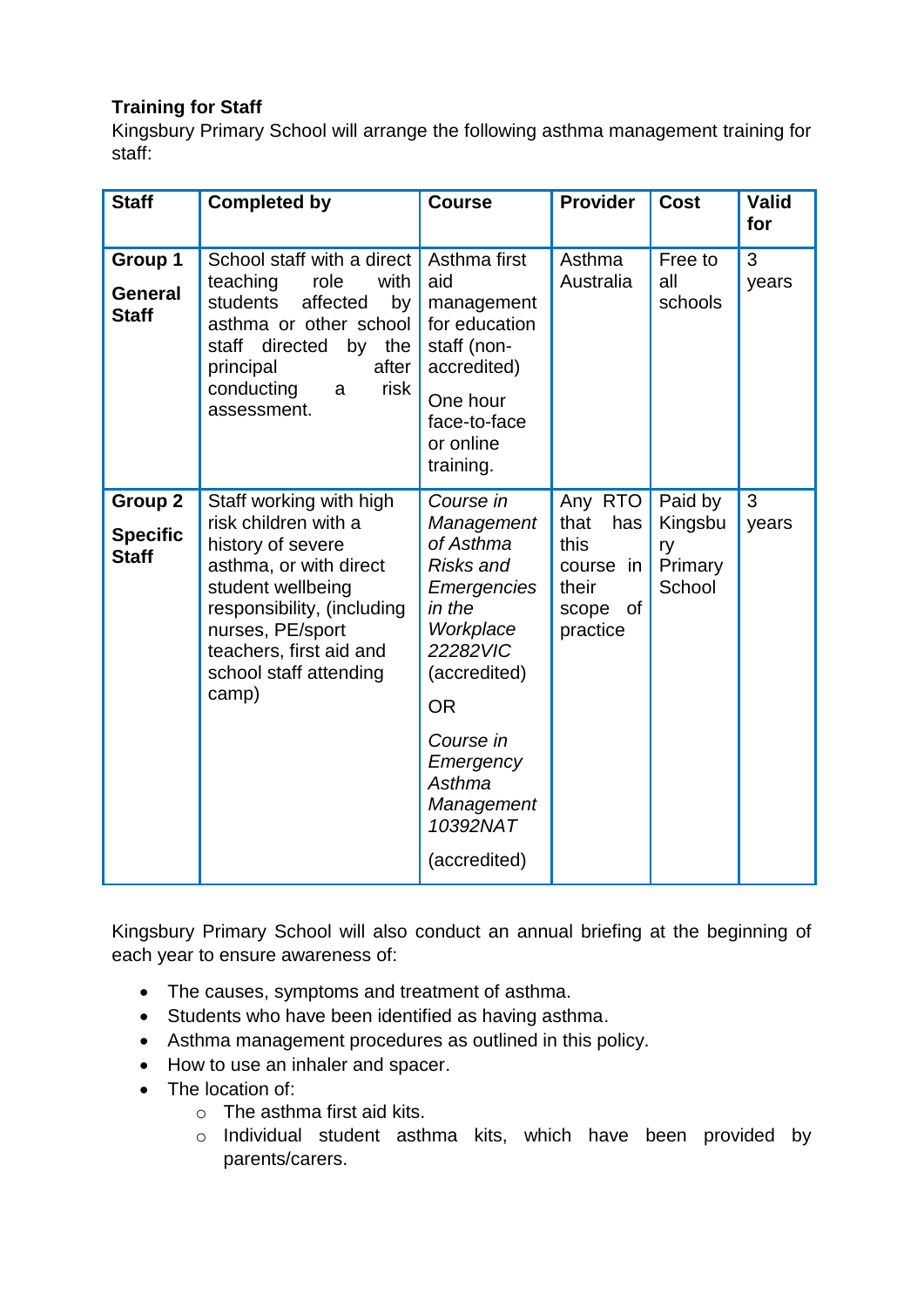Kingsbury Primary School will also make available this policy to casual relief staff and volunteers who will be working with students, and may also provide a briefing if the principal decides it is necessary depending on the nature of the work being performed.

# **Asthma Emergency Kit**

Kingsbury Primary School will provide and maintain at least two Asthma Emergency Kits. One kit will be kept on school premises at sickbay and two kits will be mobile kits for activities such as:

- yard duty
- camps and excursions

The Asthma Emergency Kit will contain:

- At least 1 blue or blue/grey reliever medication such as Ventolin, Admol or Airomir.
- One (1) spacer device to assist with effective inhalation of the blue or blue/grey reliever medication (Kingsbury Primary School will ensure spare spacers are available as replacements).
- clear written instructions on Asthma First Aid, including:
	- o how to use the medication and spacer devices.
	- o steps to be taken in treating an asthma attack.
- A record/log for documenting the details of an asthma first aid incident.
- The first aid officers will monitor and maintain the Asthma Emergency Kits.
- Regularly check the expiry date on the canisters of inhalers and replace when necessary.

# **Communication Plan**

This policy will be available on Kingsbury Primary School's website.

The parents/carers of students who are enrolled at Kingsbury Primary School and are indentified as being at risk of asthma will also be provided with a copy of this policy.

## **Staff Training**

The Principal is responsible for ensuring relevant staff are trained and briefed in asthma management, consistent with the Department's Asthma Guidelines:

- The Principal will ensure that the following school staff are appropriately trained in asthma management:
	- o School teaching staff who conduct classes attended by students who are at risk of asthma.
	- o Education support staff, administration staff, Out of School Hours program staff and any other school member as required by the Principal based on a risk assessment.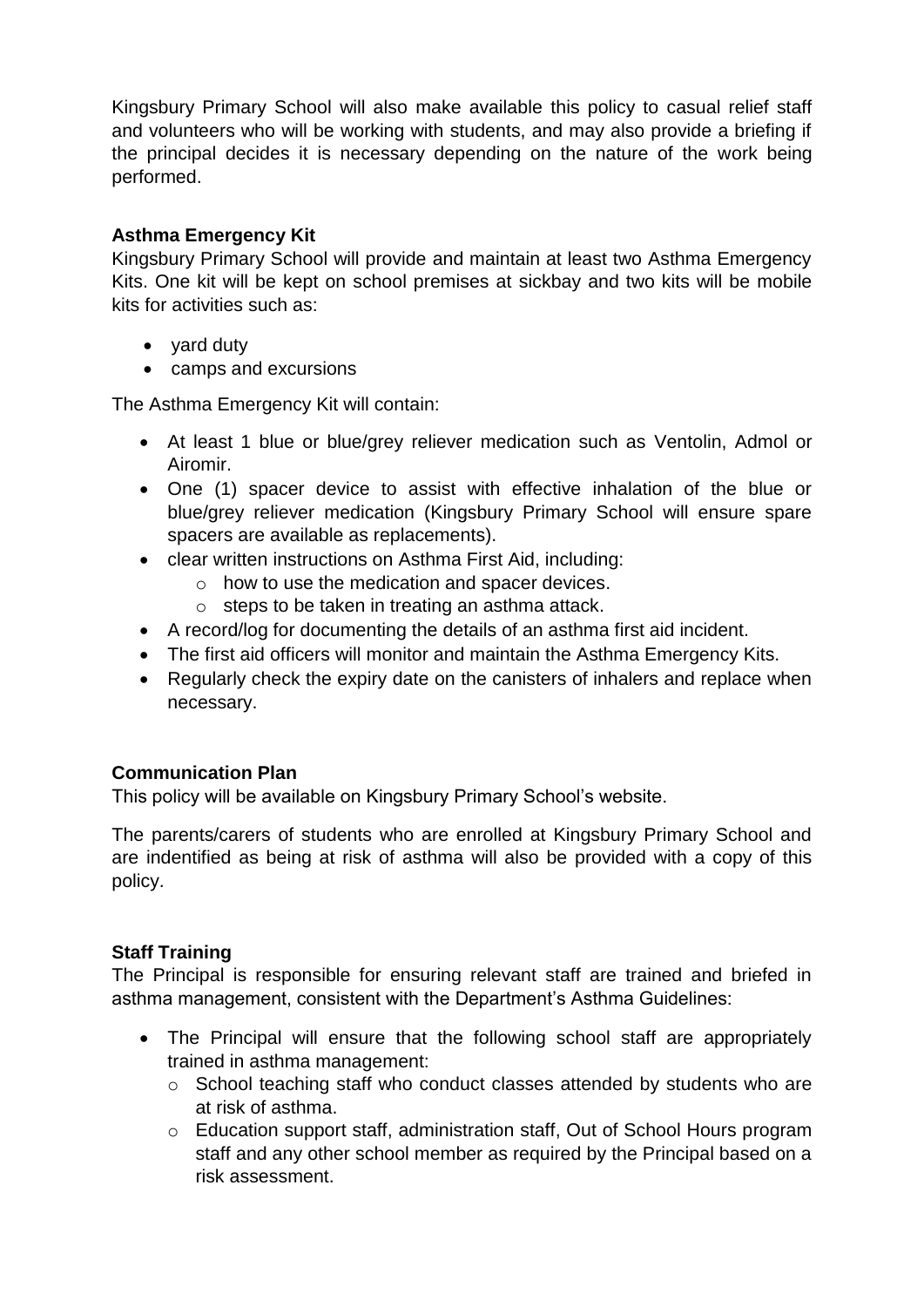Staff will be required to undertake training and must complete:

- An approved face-to-face asthma management training course in the last three years, or
- An approved online asthma management-training course in the last two years.

Staff are required to attend a briefing on asthma management and this policy at least twice a year per year (with the first briefing to be held at the beginning of the school year), facilitated by the Principal or nominee.

Each briefing will address:

- This policy.
- The causes, symptoms and treatment of asthma.
- The identities of students with a medical condition that relates to asthma and the potential for an asthmatic reaction, and where their medication is located.
- The school's general first aid and emergency response procedures.
- The location of and access to, inhalers and spacers that have been provided by parents or purchased by the school for general use.

When a new student enrols at Kingsbury Primary School who is at risk of asthma, the Principal or nominee will request a Student Asthma Management Plan from the parents/carers.

The Principal will ensure that while students at risk of asthma are under the care or supervision of the school outside of normal class activities, including in the schoolyard, at camps and excursions, or at special event days, there is a sufficient number of school staff present who have been trained in asthma management.

## **Management of Confidential Medical Information**

Confidential medical information provided to Kingsbury Primary School to support a student diagnosed with asthma will be:

- Recorded on the student's file
- Shared with all relevant staff so that they are able to properly support students diagnosed with asthma and respond appropriately as necessary.

## **RELATED POLICIES AND RESOURCES**

- School Policy and Advisory Guide:
	- o [Health Care Needs](http://www.education.vic.gov.au/school/principals/spag/health/Pages/healthcareneeds.aspx#link80)
	- o [Health Support Planning Forms](http://www.education.vic.gov.au/school/principals/spag/health/Pages/supportplanning.aspx)